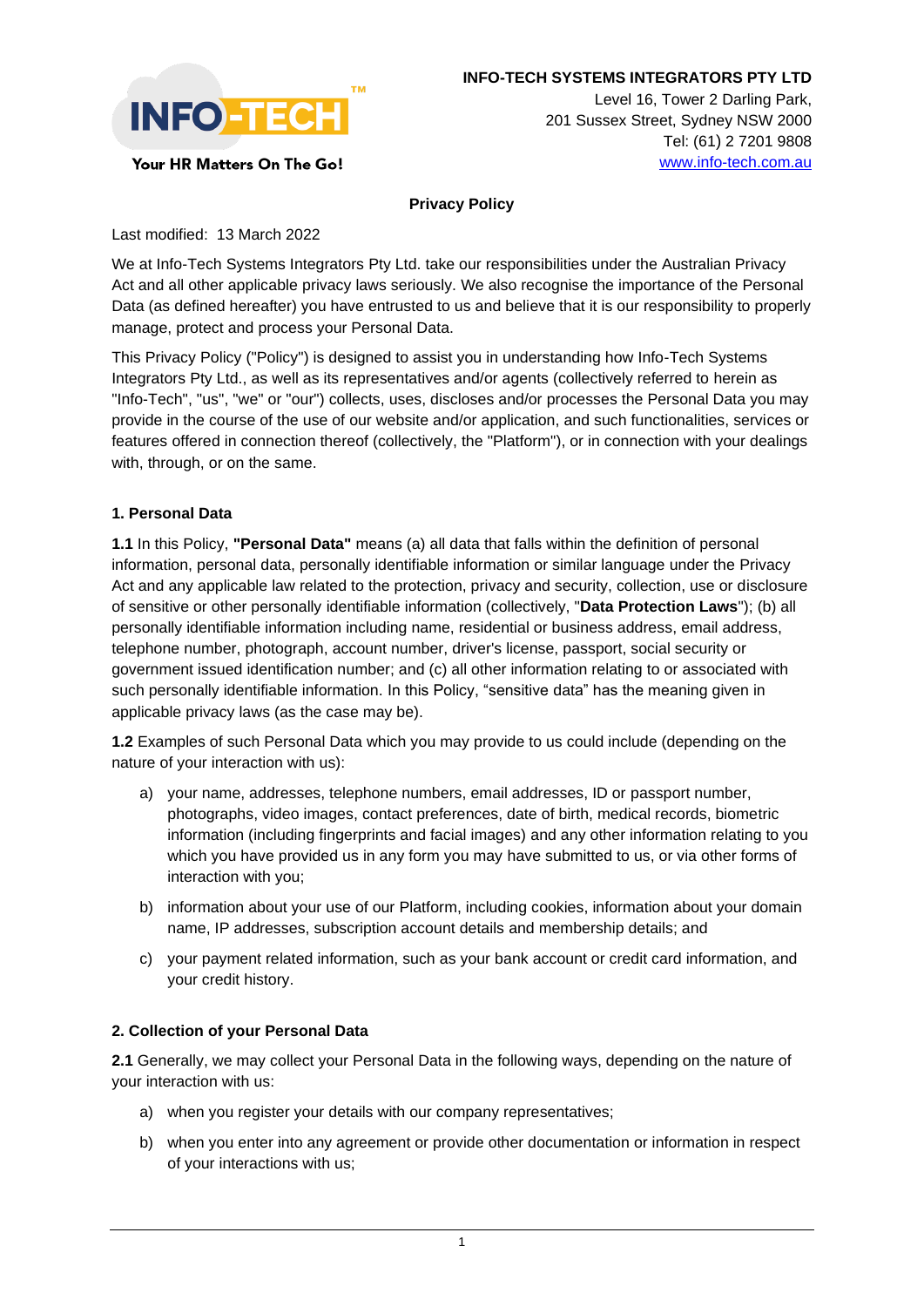- c) when you submit your Personal Data to us when you enter our property and/or premises and/or when your images are captured by us via CCTV cameras while you are within our property and/or premises, or via photographs or videos taken by us or our representatives when you attend our events;
- d) when you complete our sales orders, requests or applications for our products and services (by phone, in person, mail, or electronically);
- e) when you interact with our staff in relation to our products and services, including customer service officers, for example via telephone calls (which may be recorded), direct mails, fax, face-to-face meetings, social media platforms, emails or any other means;
- f) when you use and/or subscribe to any of our products and services such as assembly/installation services, training services and/or any of our maintenance and after sales service program;
- g) when you conduct certain types of transactions such as payments;
- h) when you interact with us during promotions, competitions, contests, special events, workshops or respond to any request for additional Personal Data;
- i) when we receive your Personal Data from business partners, public agencies, your exemployer, referral intermediaries, and any third parties or the relevant authorities, for example where you have been referred by business partners or where we have sought information about you in connection with your relationship with us, including for our products and services or job applications; and/or
- j) when you submit your Personal Data to us for any other reason.

We will collect, use or disclose sensitive data about you only as permitted by applicable laws, for example where we have received your consent to do so or the collection is required or authorised by law.

**2.2** Without prejudice to the generality of Clause 2.1, we may collect information about the computer, mobile telephone, smart phone or other device you use to access our Platform.

**2.3** When you browse our Platform, you generally do so anonymously but please see Clause 9 below for information on cookies, web beacons and other technologies which we have implemented on our Platform. We do not, at our Platform, automatically collect Personal Data unless you provide such information to us.

**2.4** If you provide us with any Personal Data relating to a third party (e.g. referral information from existing customers), by submitting such information to us, you represent to us that you have obtained the consent of the third party to provide us with their Personal Data for the respective purposes.

**2.5** Where consent is not obtained, Info-Tech Systems Integrators Pty Ltd may collect, use and disclosed personal data pursuant to an exception under the Privacy Act or where permissible under other written law, including when the use is necessary for the following scenario:

- a) To respond to an emergency that threatens your life, health and safety or of another individual; or
- b) Necessary in the national interest, for any investigations or proceedings.

### **3. Purposes for Collection, Use, Disclosure and Processing of Personal Data**

**3.1** Subject to the provisions of any applicable law, generally, we may collect, use and disclose your Personal Data for the following purposes depending on the nature of your interaction with us:

a) to communicate with you;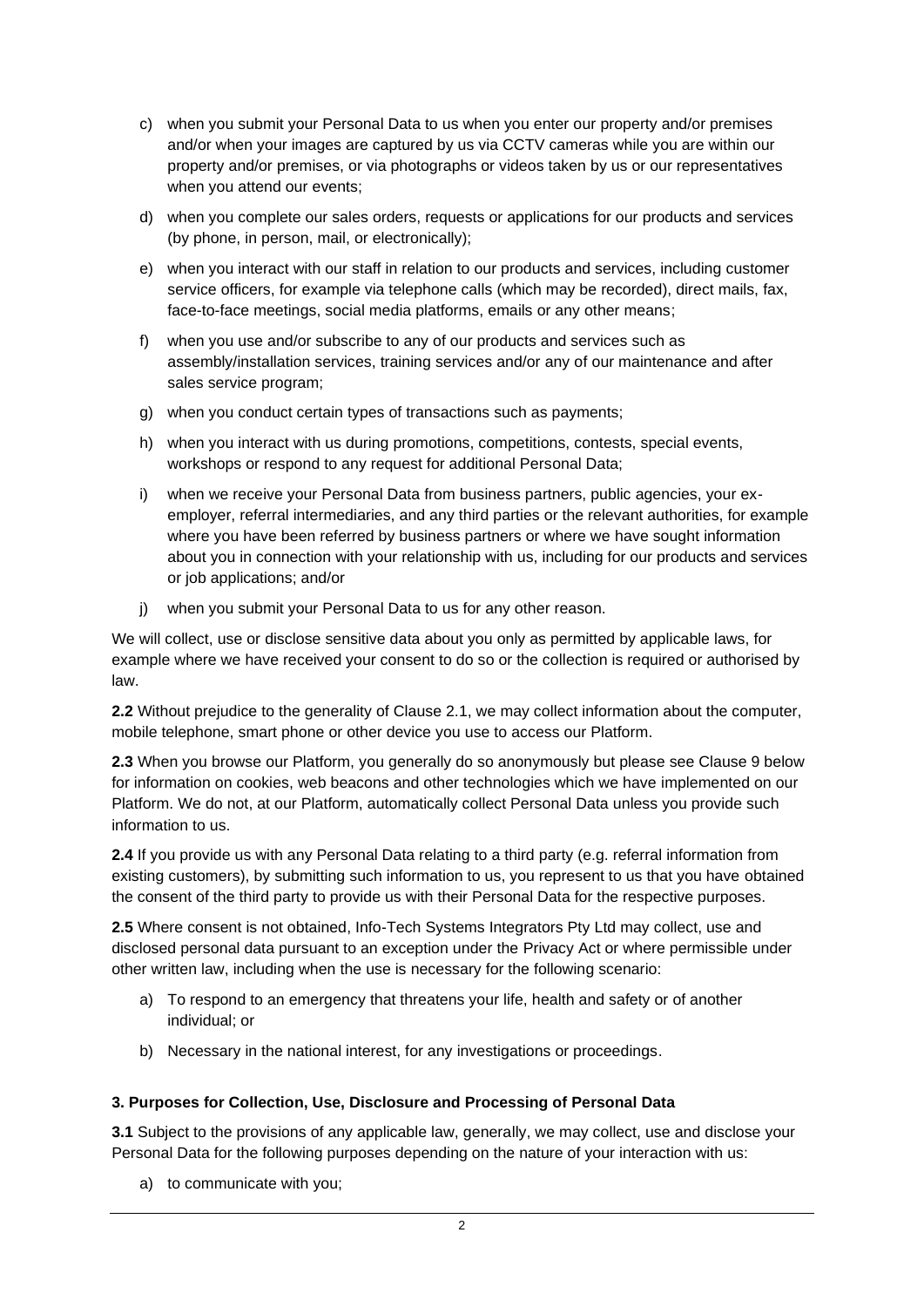- b) to assess, process and provide products, services and/or facilities to you, including performing obligations in the course of or in connection with our provision of the goods and services requested by you;
- c) to administer and process any payments related to products, services and/or facilities requested by you or your commercial transactions with us;
- d) to establish your identity and background;
- e) to respond to your enquiries, feedback, requests or complaints and/or resolve any issues and disputes which may arise in connection with any dealings with us;
- f) to facilitate your participation in, and our administration of, any events including workshops, promotions, contests or campaigns;
- g) to maintain and update internal record keeping;
- h) for internal administrative purposes, or managing and planning the administrative and business operations of Info-Tech and complying with internal policies and procedures;
- i) to share any of your Personal Data pursuant to any agreement or document which you have duly entered with us for purposes of seeking legal and/or financial advice and/or for purposes of commencing legal action;
- j) for detecting, conducting any form of investigation and preventing fraudulent, prohibited or illegal activities and analysing and managing commercial risks, including those relating to disputes, billing, fraud, offences, prosecutions etc;
- k) for enabling us to perform our obligations and enforce our rights under any agreements or documents that we are a party to;
- l) to transfer or assign our rights, interests and obligations under any agreements entered into with us;
- m) for meeting any applicable legal or regulatory requirements and making disclosure under the requirements of any applicable law, regulation, direction, court order, by-law, guideline, circular or code applicable to us;
- n) to enforce or defend our rights and your rights under, and to comply with, our obligations under the applicable laws, legislation and regulations;
- o) for purposes required to operate, maintain and better manage our business and your relationship with us; which we notify you of at the time of obtaining your consent;
- p) facilitating business asset transactions (which may extend to any mergers, acquisitions or asset sales);
- q) matching any Personal Data held which relates to you for any of the purposes listed herein;
- r) managing the safety and security of our premises and services (including but not limited to carrying out CCTV surveillance and conducting security clearances);
- s) monitoring or recording phone calls and customer-facing interactions for quality assurance, employee training and performance evaluation and identity verification purposes; and/or
- t) in connection with any claims, actions or proceedings (including but not limited to drafting and reviewing documents, transaction documentation, obtaining legal advice, and facilitating dispute resolution), and/or protecting and enforcing our contractual and legal rights and obligations.

**3.2** In addition, we may collect, use and disclose your Personal Data for the following purposes, depending on the nature of our relationship with you: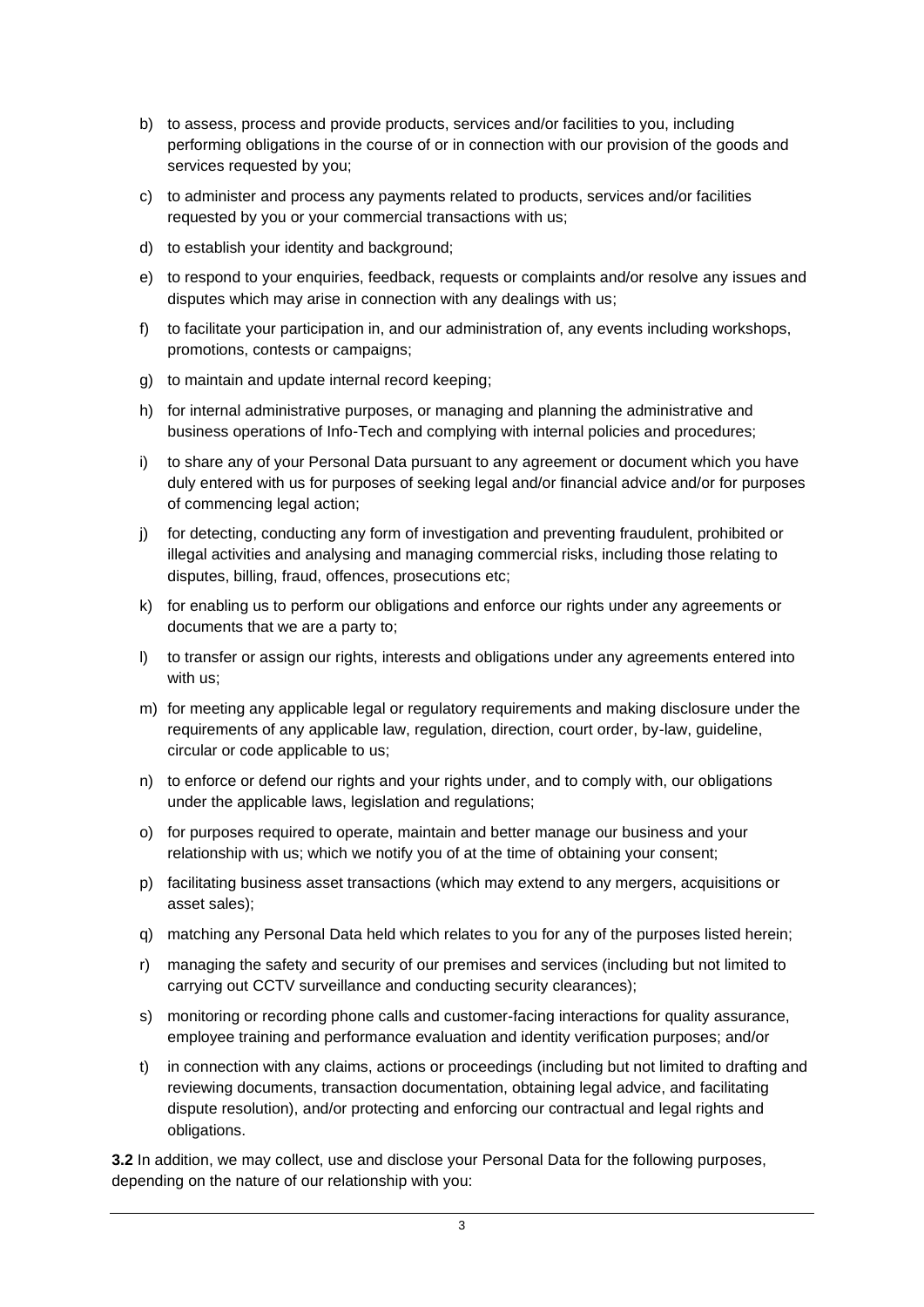- If you have an account with us:
	- a) to process your account and to maintain your account with us;
	- b) administering and processing your requests including creating and maintaining profiles of our users in our system database for administrative purposes (including but not limited to tracking your use of the Platform); and/or
	- c) administering debt recovery and debt management.
- If you are an employee, officer or owner of a vendor, contractor or other external service provider, or prospective vendor, prospective contractor, or other prospective external service provider of Info-Tech:
	- a) to conduct appropriate due diligence checks;
	- b) to evaluate your organisation's suitability as a vendor, contractor, and external service provider for Info-Tech and to conduct background checks on you;
	- c) to create and maintain profiles of our vendors, contractors, and external service providers in our system databases;
	- d) to process and facilitate necessary actions and processes for the purposes of the work or engagement of said vendor, contractor, and external service provider;
	- e) to respond to emergencies;
	- f) for facilities management purposes (including but not limited to issuing visitor access passes and facilitating security clearance); and/or
	- g) to communicate with your deployed staff, after award of contract, who are in our properties to carry out work or services, and for any emergency or/and security concerns.

**3.3** Furthermore, where permitted under Data Protection Laws, Info-Tech may also collect, use and disclose your Personal Data for the following "Additional Purposes":

- a) taking or filming photographs and videos for corporate publicity or marketing purposes, and featuring your photographs and/or testimonials in our articles and publicity materials and/or on our website;
- b) providing or marketing services and benefits to you, including promotions, service upgrades, loyalty, reward and/or membership programmes (including event invitations, newsletters and marketing and promotional information to you pursuant to such membership programmes);
- c) organising roadshows, tours, campaigns and promotional or events and administering contests and competitions;
- d) matching Personal Data with other data collected for other purposes and from other sources (including third parties) in connection with the provision or offering of services;
- e) sending you details of services, services updates and rewards, either to our customers generally, or which we have identified may be of interest to you;
- f) aggregating and analysing customer profiles and data to determine patterns and trends, understanding and analysing customer behaviour, location, preferences and demographics for us to offer you other products and services as well as special offers and marketing programmes which may be relevant to your preferences and profile;
- g) to provide you with information and/or updates on our products, services, upcoming promotions offered by us and/or events and product launch events organised by us and selected third parties which may be of interest to you from time to time;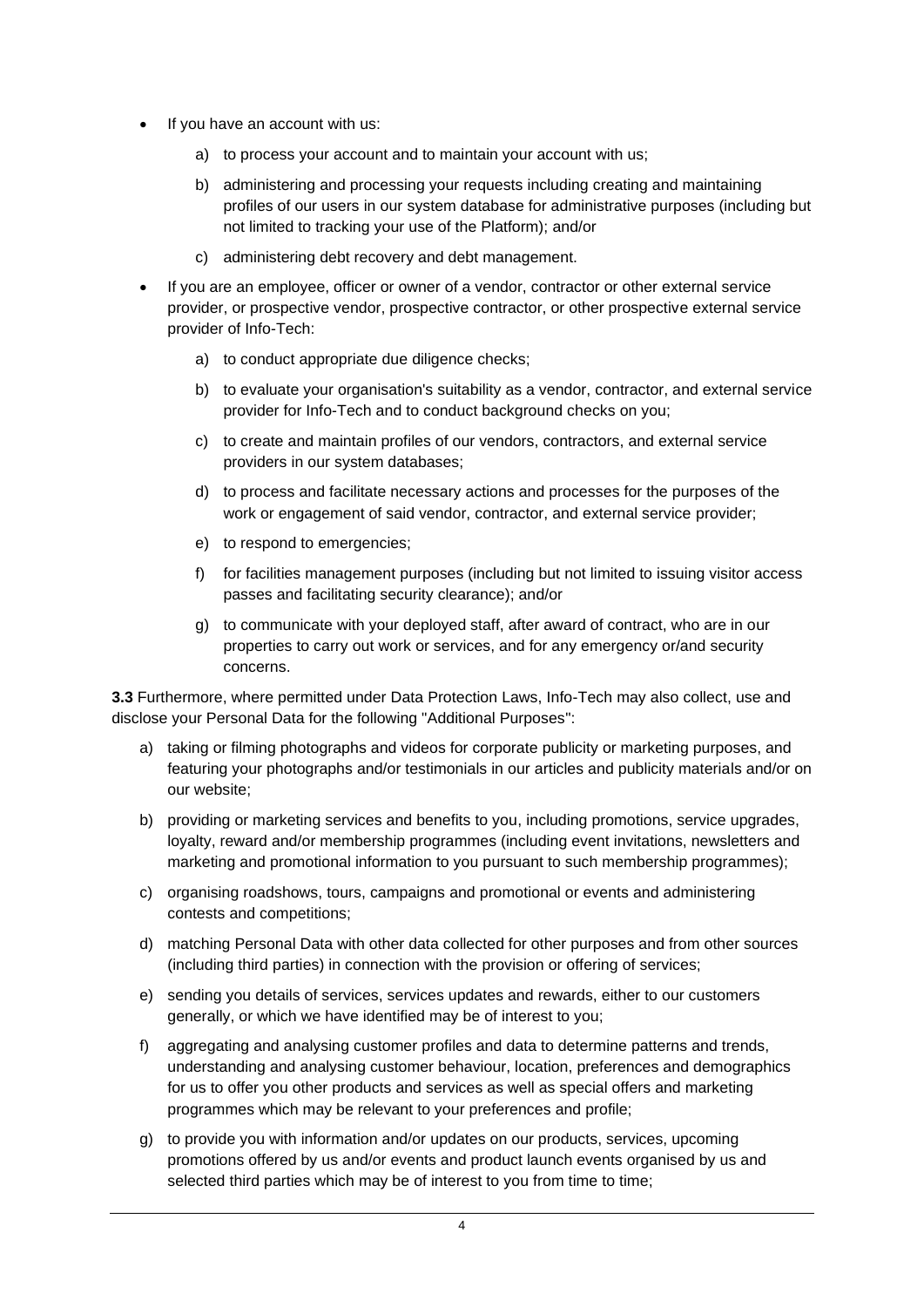- h) for direct marketing purposes via phone call and/or any other appropriate communication channels to you on our services and products, in accordance with your consent; and/or
- i) to share any of your Personal Data with our business partners to jointly develop products and/or services or launch marketing campaigns.

**3.4** You have the rights regarding Info-Tech collection, use or disclosure of your personal data. If you choose not to provide us the personal data as described in this notice, we may not be able to perform our obligations as stated in clause 3. You have the rights to object to the processing of your personal data and withdraw your consent in the manner described in Clause 6 and 11.

**3.5** If you have provided us with your Australia telephone number(s) and have indicated that you consent to receiving marketing or promotional information via your Australia telephone number(s), then from time to time, Info-Tech may contact you using such Asutralia telephone number(s) (including via voice calls, text, fax or other means) with information about our products and services.

**3.6** In relation to particular products or services or in your interactions with us, we may also have specifically notified you of other purposes for which we collect, use or disclose your Personal Data. If so, we will collect, use and disclose your Personal Data for these additional purposes as well, unless we have specifically notified you otherwise.

**3.7** Info-Tech shall undertake to protect personal data in its possession or under its control by making reasonable security arrangements to prevent unauthorised access, collection, use, disclosure, copying, modification, disposal or similar risks;

## **4. Disclosure of Personal Data**

Subject to the provisions of any applicable law, your Personal Data may be disclosed, for the purposes listed above (where applicable), to the following entities or parties, whether they are located overseas or in Australia:

- a) third party service providers, agents and other organisations we have engaged to perform any of the functions with reference to the above mentioned purposes;
- b) amongst Info-Tech staff in Australia and overseas to carry out their job obligations with appropriate technical and organizational measures in place; to assist with the resolution of technical support issues relating to the Software, whether via ticketing system, telephone calls or otherwise.
- c) any business partner, investor, assignee or transferee (actual or prospective) to facilitate business asset transactions (which may extend to any mergers, acquisitions and debt or asset sale);
- d) relevant government regulators, government ministries, statutory boards, embassies or authorities and/or law enforcement agencies, whether local or overseas, to comply with any directions, laws, rules, guidelines, regulations or schemes issued or administered by any of them; and/or
- e) any other party to whom you authorise us to disclose your Personal Data.

### **5. Request for Access and/or Correction of Personal Data**

**5.1** Under the Privacy Act and where permitted under other applicable privacy laws, you have the right to make:

a) an access request for access to a copy of the Personal Data which we hold about you or information about the ways in which we use or disclose your Personal Data; or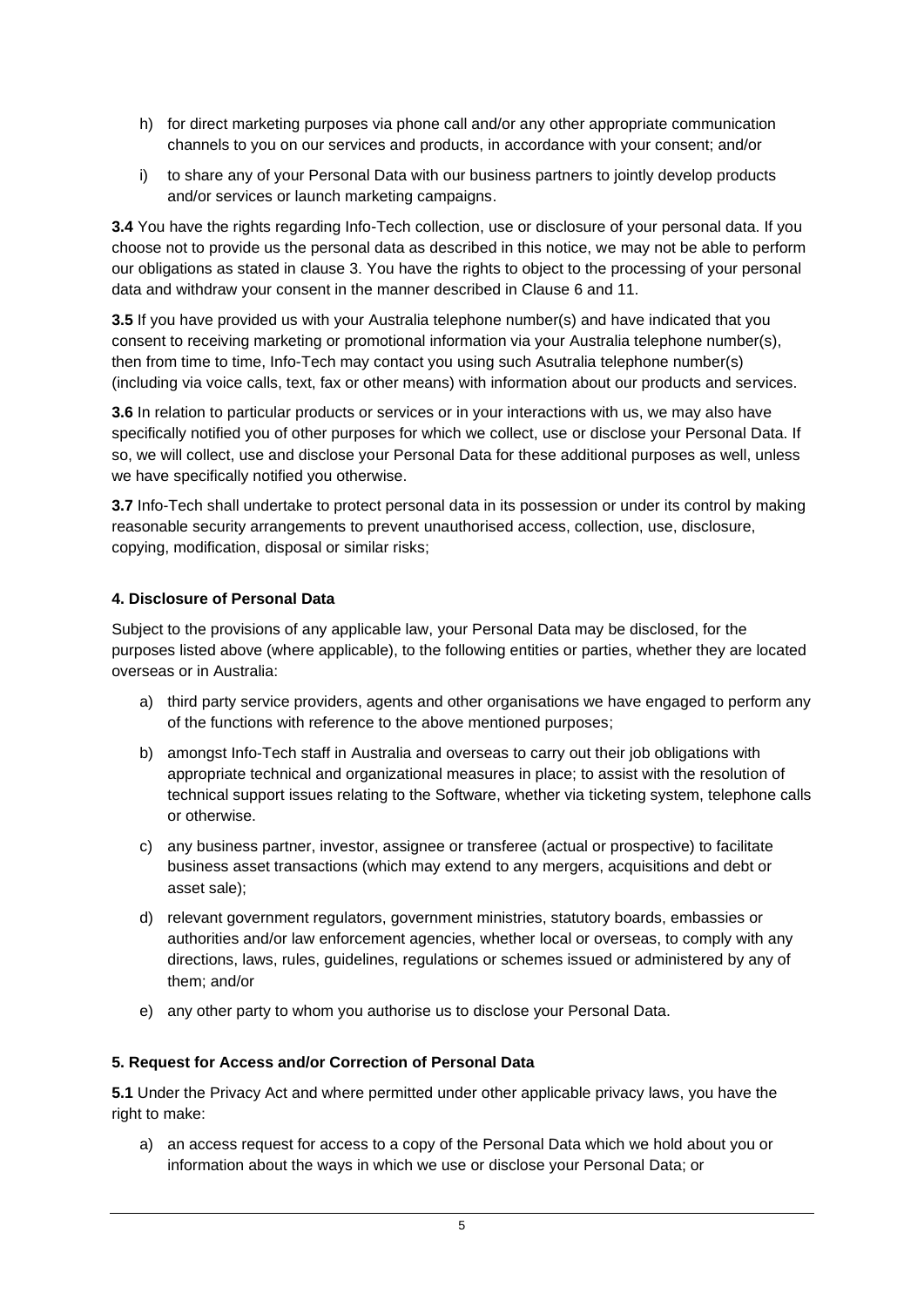b) a correction request to correct or update any of your Personal Data which we hold,

by submitting your request in writing or via email to our Data Protection Officer ("DPO") at the contact details provided below. Subject to the provisions of Data Protection Laws, we will endeavour to respond to your access and/or correction request within 30 days after receiving such request. If we are unable to respond to your access and/or correction within 30 days after receiving such request, we will inform you in writing within 30 days of the time by which we will be able to respond to the request.

**5.2** Depending on the scope and nature of the work required to process your access and/or correction request, we may be required to impose a fee to recover our administrative costs. This will be assessed on a case-by-case basis by our DPO. Where such a fee is to be imposed, we will inform you of the fee before processing your request. Please note that we will only process your request once you have agreed to the payment of the fee. In certain cases, we may also require a deposit from you before we process the access request. You will be notified if a deposit is required, if any.

# **6. Request to Withdraw Consent**

**6.1** Under the Privacy Act and where permitted under applicable privacy laws, you have the right to withdraw your consent for the collection, use and/or disclosure of your Personal Data in our possession or under our control for any or all of the purposes listed above by submitting your request in writing or via email to our DPO at the contact details provided below.

**6.2** Upon receipt of your written request to withdraw your consent, we may require reasonable time (depending on the complexity of the request and its impact on our relationship with you) for your request to be processed and for us to notify you of the consequences of us acceding to the same, including any legal consequences which may affect your rights and liabilities to us. Therefore, you may still receive communication during this period of time.

**6.3** If you withdraw your consent to any or all use of your Personal Data, depending on the nature of your request, Info-Tech may not be in a position to continue to provide its products and services to you, or administer any contractual relationship in place, which in turn may also result in the termination of any agreements with Info-Tech, and your being in breach of your contractual obligations or undertakings. We will undertake to notify you in the event any withdrawal of consent will result in material consequences regarding your relationship with us. Info-Tech's legal rights and remedies in such event are expressly reserved.

**6.4** Please note that withdrawing consent does not affect our right to continue to collect, use and disclose Personal Data where such collection, use and disclose without consent is permitted or required under applicable laws.

# **7. Administration and Management of Personal Data**

**7.1** We generally rely on you to ensure that any Personal Data provided by you (or your authorised representative) is accurate and complete in all respects. In order to ensure that your Personal Data is current, complete and accurate, please promptly update us if there are changes to your Personal Data by informing our DPO in writing or via email at the contact details provided below. Until you have informed us otherwise, we will treat your Personal Data (as provided by you or your authorised representative) as accurate and complete.

**7.2** We may retain your Personal Data for as long as the purpose for which that Personal Data was collected is being served by retention of the Personal Data, retention is necessary for legal or business purposes, or as required or permitted by applicable laws.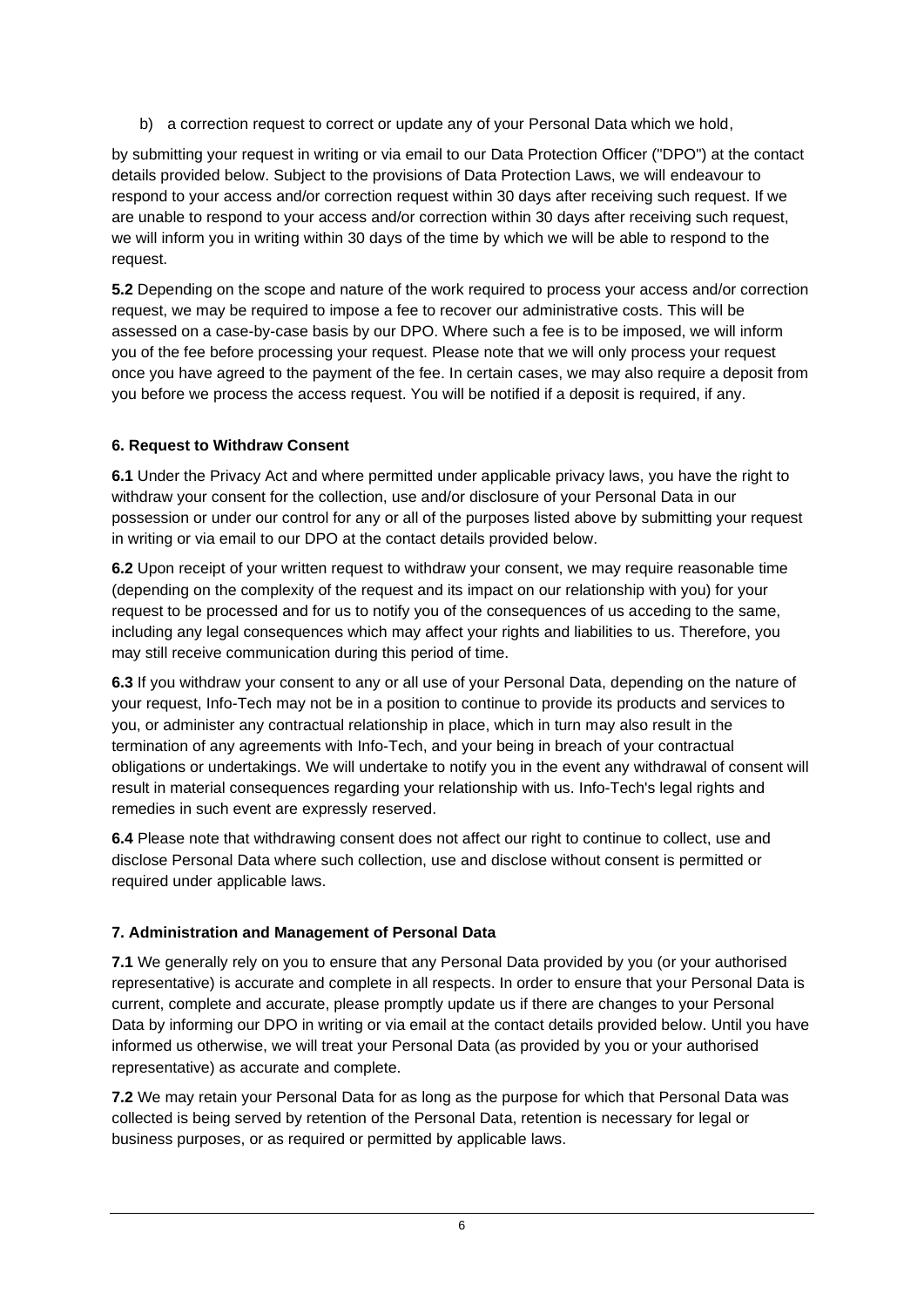## **8. Transfers of Personal Data outside of Australia, or the country of collection**

Where applicable, your Personal Data may be stored in external servers located overseas. In addition, as described above, in the course of our business operation needs, we may be required, from time to time, to transfer your Personal Data with and between our related corporations and/or organisations and their affiliates, and third party service providers, some of which may be located in countries outside of Australia or the country in which the Personal Data was originally collected. For example, your personal data stored in the Software may be transferred overseas for support functions. The personal data transfer will be in accordance with requirements prescribed under the Privacy Act or applicable data protection law to ensure that organization provide a standard of protection to Personal Data. Rest assured, where we disclose personal data to a third party in another country, we put safeguards in place to ensure your personal data remains protected. For more information on the security, please refer to the [Security White Paper.](https://www.info-tech.com.sg/securitywhitepaper.htm)

If you are in Australia, we may disclose your Personal Data to overseas recipients located in the following countries: Singapore, Malaysia and India.

## **9. Use of Cookies, Web Beacons, and Other Technologies**

**9.1** When you visit or interact with our Platform, we or our authorised service providers may use cookies, web beacons, and other similar technologies for collecting and storing information to help provide you with a better, faster, and safer web experience.

**9.2** The information collected by us or our authorised service providers may recognise a visitor as a unique user and may collect information such as how a visitor arrives at our Platform, what kind of browser a visitor is on, what operating system a visitor is using, a visitor's IP address and a visitor's click stream information and time stamp (for example, which pages they have viewed, the time the pages were accessed and the time spent per web page).

**9.3** The use of cookies, web beacons and similar technologies by us on our Platform has different functions. They are either necessary for the functioning of our services, help us improve our performance, or serve to provide you with extra functionalities. They may also be used to deliver content that is more relevant to you and your interests, or to target advertising to you on or off our Platform.

**Cookies -** Small text files (typically made up of letters and numbers) placed in the memory of your browser or device when you visit a website or view a message. Cookies allow a website to recognise a particular device or browser. There are several types of cookies:

- a) Session cookies expire at the end of your browser session and allow us to link your actions during that particular browser session.
- b) Persistent cookies are stored on your device in between browser sessions, allowing us to remember your preferences or actions across multiple sites.
- c) First-party cookies are set by the site you are visiting.
- d) Third-party cookies are set by a third party site separate from the site you are visiting.

Cookies can be disabled or removed by tools that are available in most commercial browsers. The preferences for each browser you use will need to be set separately and different browsers offer different functionality and options.

**Web beacons -** Small graphic images (also known as "pixel tags" or "clear GIFs") may be included on our Platform. Web beacons typically work in conjunction with cookies to profile each unique user and user behaviour.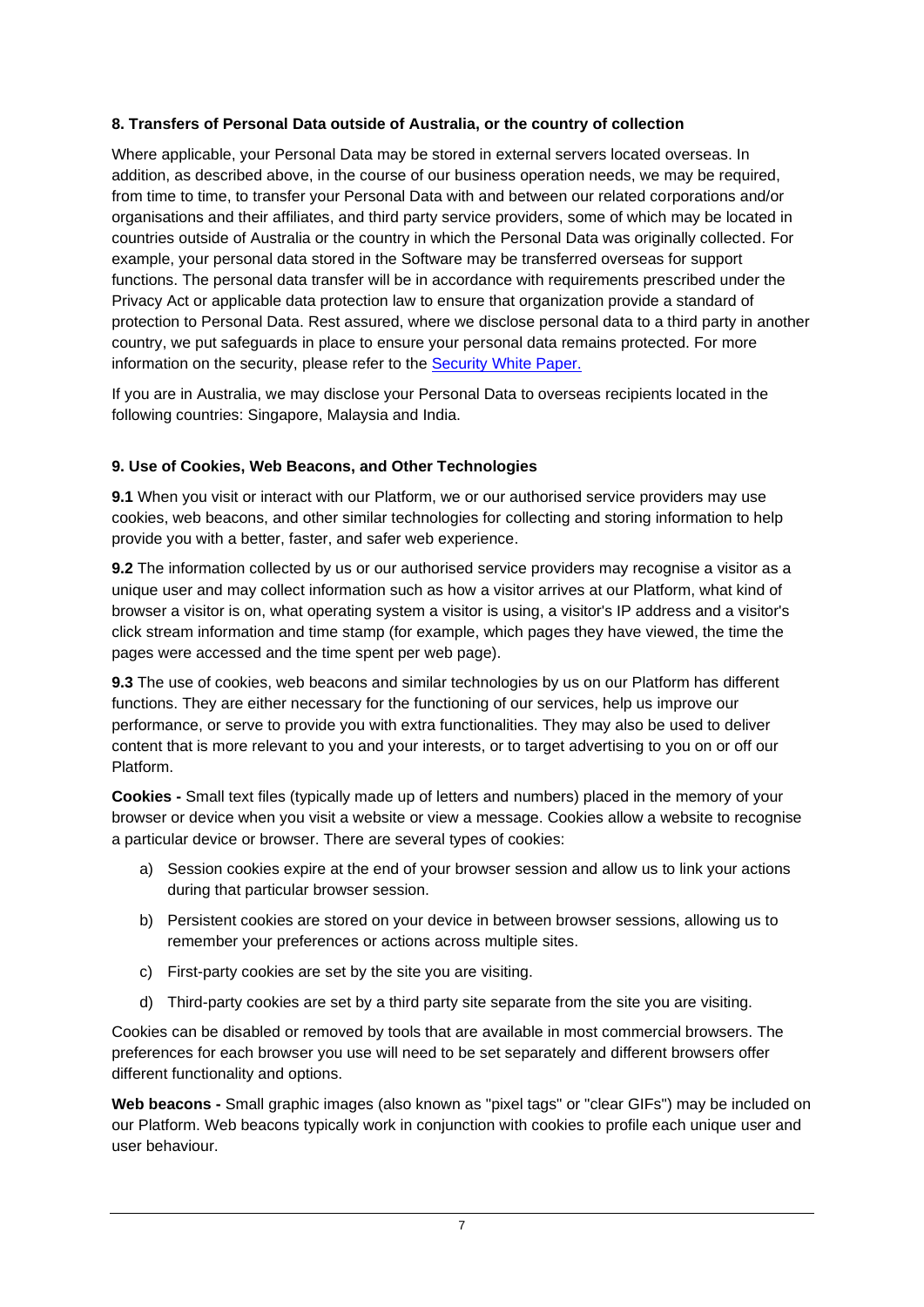**Similar technologies -** Technologies that store information in your browser or device utilising local shared objects or local storage, such as flash cookies, HTML 5 cookies, and other web application software methods. These technologies can operate across all of your browsers.

We may use the terms "cookies" or "similar technologies" interchangeably in our policies to refer to all technologies that we may use to collect or store information in your browser or device or that collect information or assist in identifying you as a unique user in the manner described above.

**9.4** The Platform and certain site features and services are available only through the use of these technologies. You are always free to block, delete, or disable these technologies if your browser so permits.

However, if you decline cookies or other similar technologies, you may not be able to take advantage of the Platform and certain site features or services tools. For more information on how you can block, delete, or disable these technologies, please review your browser settings.

### **10. Third-Party Sites**

Our Platform may contain links to other websites operated by third parties, including for example our business partners. We are not responsible for the data protection practices of websites operated by third parties that are linked to our Platform. We encourage you to learn about the data protection practices of such third party websites. Some of these third party websites may be co-branded with our logo or trade mark, even though they are not operated or maintained by us. Once you have left our Platform, you should check the applicable privacy policy of the third party website to determine how they will handle any information they collect from you.

### **11. Contacting Us - Withdrawal of Consent, Access or Correction of Data**

**11.1** If you:

- a) have any questions or feedback relating to your Personal Data or about this Policy;
- b) would like to withdraw your consent to any use of your Personal Data as set out in this Policy; or
- c) would like to obtain access and make correction to your Personal Data records, please contact us as follows:

### **Data Protection Officer**

Info-Tech Systems Integrators Pty Ltd Level 16, Tower 2 Darling Park, 201 Sussex Street, Sydney NSW 2000 Email: [dpo@info-tech.com.sg](mailto:dpo@info-tech.com.au) Phone: +61 2 7201 9808

**11.2** Where it is an email or a letter through which you are submitting a complaint, your indication at the subject header that it is a Personal Data complaint would assist us in attending to your complaint speedily by passing it on to the relevant staff in our organization to handle. For example, you could insert the subject header as "Personal Data Complaint". However, if you remain dissatisfied, you can also make a formal complaint to the relevant privacy regulator in your jurisdiction.